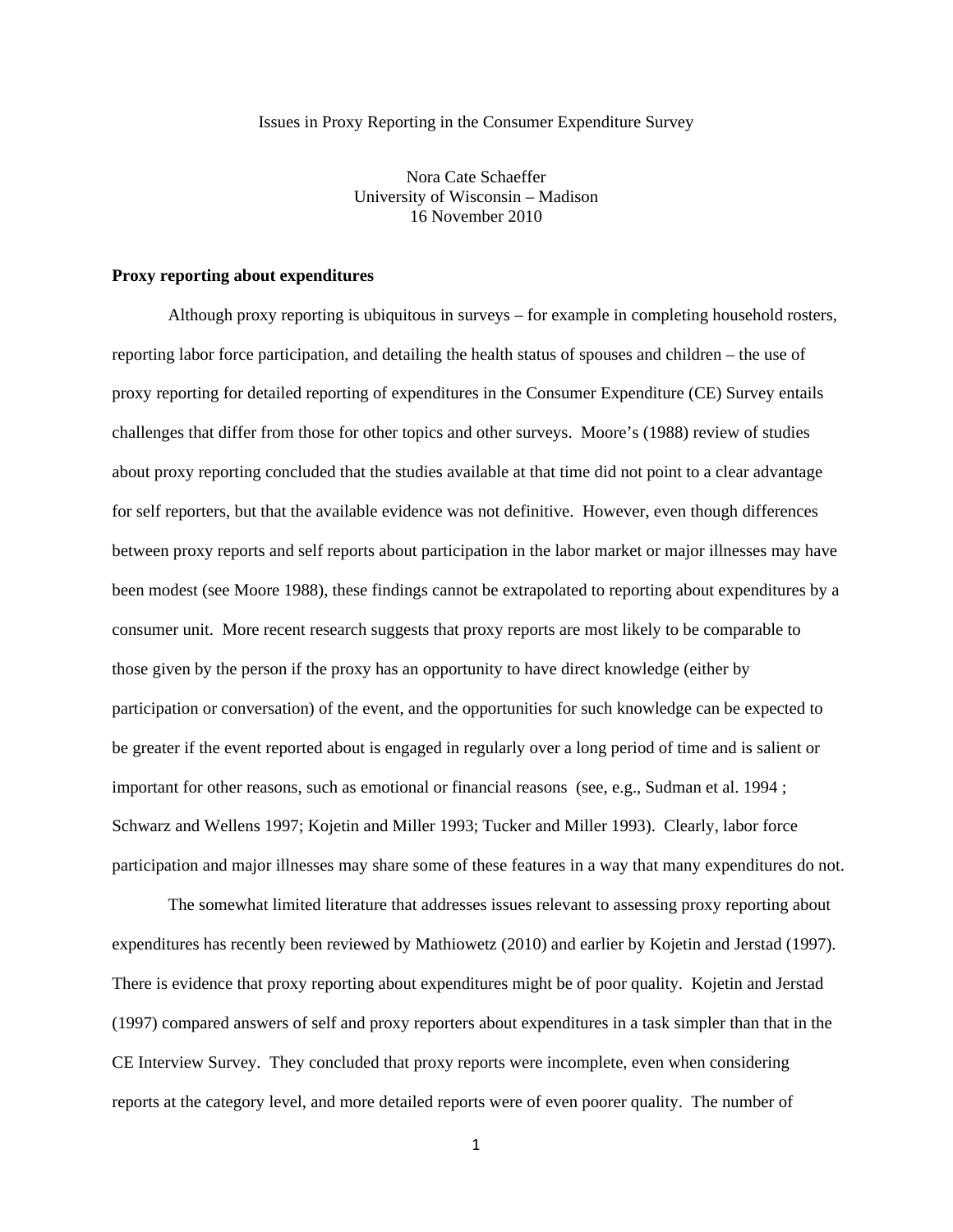purchases and their cost were significantly underreported by proxy reporters, and a comparison of reports of specific purchases indicated that proxy reports were incomplete. Because the task that Kojetin and Jerstad studied was simpler than that in the CE Interview Survey (e.g., one-month recall, reporting at grosser levels for some purchases) one would expect quality in the CE Interview Survey and CE Diary Survey to be even lower than the low quality they describe. Furthermore, it is useful to bear in mind that this negative assessment of the likely quality of proxy reports is based on a comparison to self reports – which are also flawed -- rather than on a comparison with an accurate criterion. Despite their conclusion that "the completeness and accuracy of proxy reports of these expenditures was distressingly low" (1991, p. 16), Kojetin and Jerstad also concluded that proxy reports are the only "realistic operational alternative" to self reports for expenditures. In the intervening years, however, there are reasons to suspect that the quality of self reports may be in decline, some features of the way data are collected that supported the view that proxy reports are the only realistic alternative to self reports have eroded, and other opportunities to collect expenditure data have become available.

#### **Issues in redesigning the CE Interview Survey and CE Diary Survey**

Ideally, in designing a study, a researcher begins with the questions: What do you want to know, and where is that information? In the case of a project as massive as the CE Survey, another question must be added, where will the information be by the time the redesigned CE is implemented?

The CE Survey's reliance on self and proxy reports for information about expenditures originated in a data collection environment very different from that found in many consumer units today. Self and proxy reports can only achieve even the limited level of accuracy they are capable of if the values being reported are actually encoded and if recall can be aided by records when that is needed. Several features of contemporary domestic information are particularly relevant for the quality of both self and proxy reports in the CE Survey: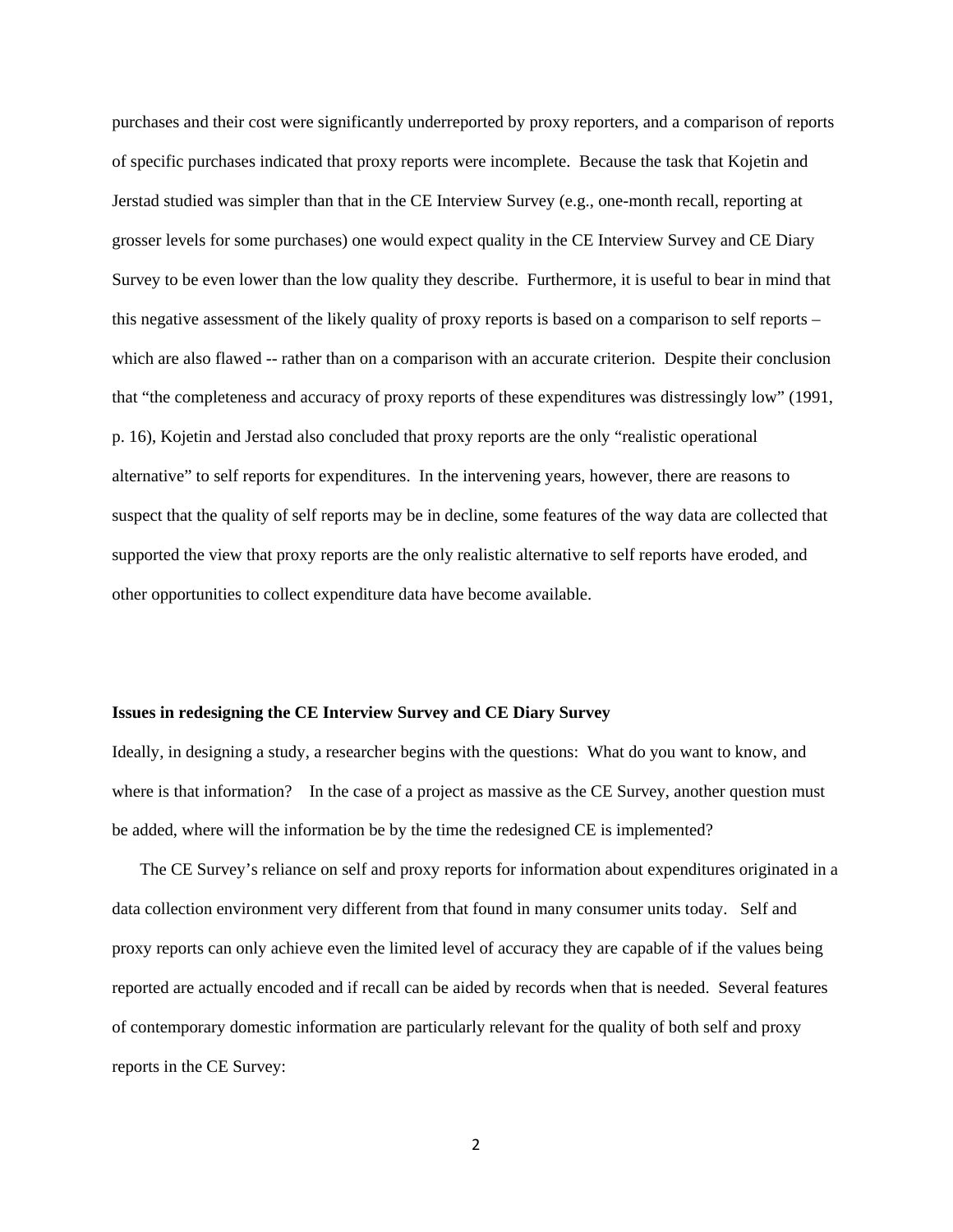- 1. Electronic and automatic payments may provide consumers little opportunity to observe and encode the values we will later ask them about, and use of these forms of payments can only be expected to increase both within and between consumer units.
- 2. The records that might supplement memory during an interview may be scattered over various websites – one for telephone service, one for gas and electric, and so on – stored in electronic images of bank transactions in an electronic bank statement, or delivered by e-mail for those who have gone "paperless."
- 3. Electronic records may be precise, but uninformative for some requirements of the CE Interview or Diary: Records may be difficult to interpret – for example, the entry on the bank statement may note that a payment was made, but it may not be obvious to the consumer which credit card the payment was for. Or electronic records may give a precise total because the bank statement notes the amount of a debit card transaction, but exactly what groceries were paid for is not indicated.

These changes are likely to compromise the quality of both self and proxy reports. Furthermore, current developments in electronic records and developments to come, will not be universally adopted by consumers. Consumer units are now, and probably will be increasingly, heterogeneous in the types of records of expenditures they are exposed to and maintain. The heterogeneity within and between consumer units in the types of records they maintain and the ways in which members of a consumer unit can access those records places demands on CE Survey interviewers and instruments, and the way that interviewers and survey instruments interact with these records affects how much the CE burdens respondents.

 Just as the organization of information about expenditures in consumer units has changed since the CE Survey was designed, so has the internal organization of the records themselves changed. As a simple, but relevant, example, even a few years ago, a receipt was an uninformative list of prices, with no indication of what had been purchased. Currently, most receipts include detail about each item purchased, whether coupons were used, where the purchase took place, and how payment was made. This increase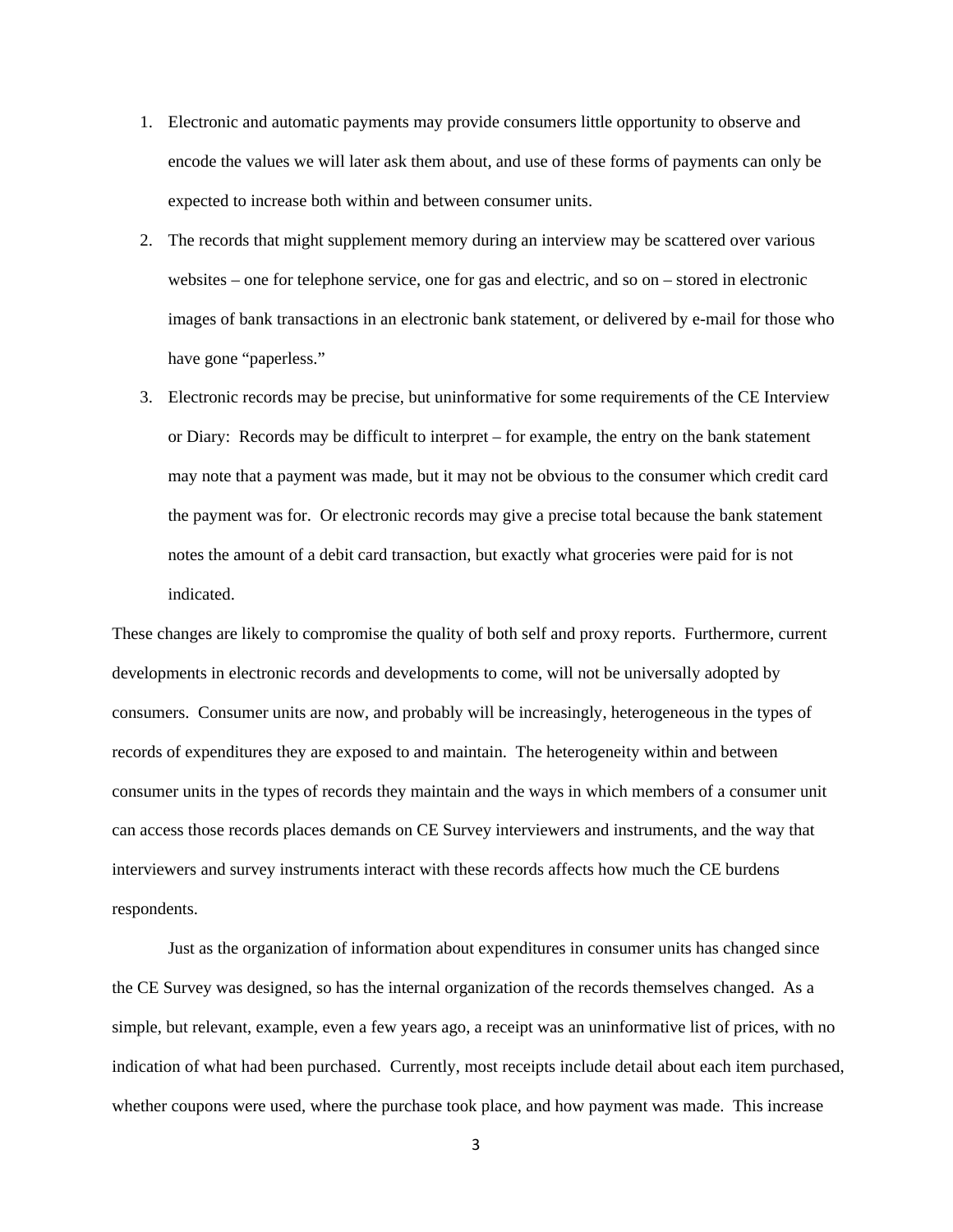in the level of detail in receipts and the persistence of electronic records present both opportunities and challenges for the CE Survey.

### **Use of records in CE**

As these remarks suggest, an alternative to reliance on proxy – and self – reports is greater and more systematic use of records. If encoding of transactions by respondents deteriorates, respondents will either rely more heavily on records or on estimation and guessing. Use of records could result in more complete data and reduce bias and presumably variable error as well. For example, Safir and Goldenberg (2008), analyzing CEQ data collected between April 2003 and March 2007, reported that aggregate total expenditures were higher when the interviewer reported that the respondent consults records and receipts. In an earlier study of record use in the SIPP cognitive research, Moore, Marquis, and Bogen (1994) found that although record use did not reduce omissions of sources of income, for sources of income that were reported, consulting records reduced underreporting of amounts. In an analysis of CEQ data collected between April 2006 and March 2008, Edgar and Gonzalez (2009) concluded that the odds that editing would be required was lower for those who consulted utility bills and other records.

 Attempting to increase and systematize the use of records has different implications for the CE Interview and CE Diary because of their different reference periods and the different types of purchases they focus on. For the CE Diary, a design in which respondents made diary entries only for purchases for which they did not have detailed receipts would reduce burden substantially, but would require that individual purchases recorded on detailed receipts be classified or coded, either in consultation with the interviewer or centrally. It is possible that rewarding respondents for keeping receipts by not requiring that those purchases also have diary entries could motivate respondents to be more comprehensive in saving receipts (though it could also lead to less complete data if respondents did not record purchases for which they did not have receipts). For some respondents, the longer reference period used by the CE Interview and the types of purchases the CE Interview focuses on would require that the respondent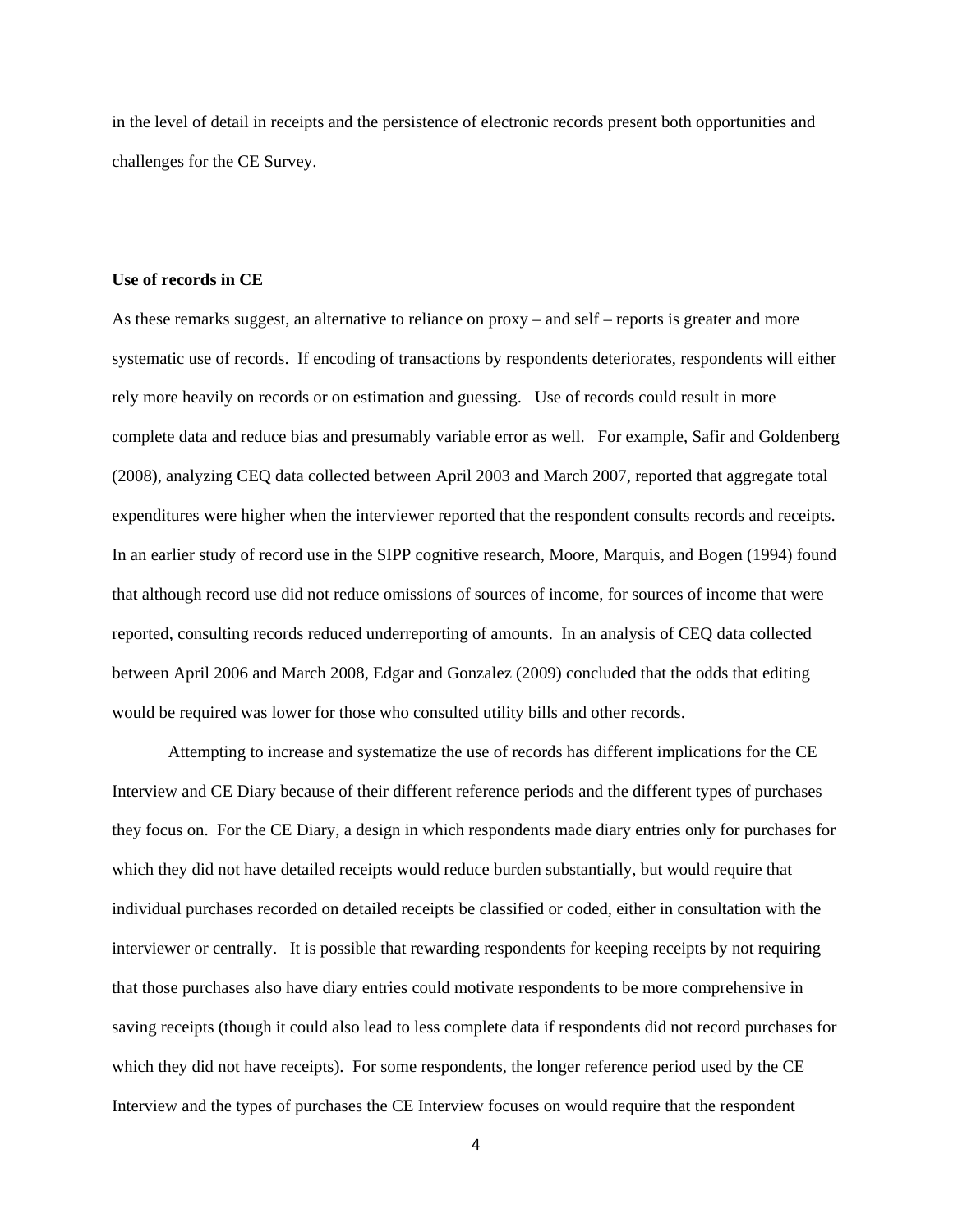consult records from a number of online and paper sources, and instruments and interviewer training would have to accommodate the use of records in multiple modes. By the time the redesigned CE Survey is fielded, it is possible that records could be scanned in the field and that optical character recognition could make some scanned records more fully digital.

Just as conclusions about whether or not proxy reports are adequate will necessarily be conditional (on the topic, the reference period, the relationship between self and proxy, etc.), so must be conclusions about the use of records. In addition to the accessibility, relevance, clarity, and portability of records, one must consider how easily they can be translated into the information sought by the survey. In an extreme situation in which the translation is so complex that the respondent and interviewer cannot manage the translation, the records can serve as a way of identifying another system (such as energy providers) from which information of higher quality can be obtained (O'Brien 2010), but this step is unlikely to be integrated into the CE Survey.

 One reason that consumer units might be delegated the burden of transcribing self and proxy reports about purchases onto data collection forms (either directly in the diary or via the interviewer in the interview) is to remove the cost of dealing with records from the CE Survey. There is reason to believe that the current survey procedures pay a price in accuracy; it is also not clear how long consumer units will be bear the burden of translation and transcription given them by the CE Survey. However, the alternative, the use of records, is one of those components of a survey design that is appealing in principle but can become unwieldy as a large production survey attempts to deal with the variety and other details of the records respondents might produce. One appropriate comparison for the variability in the condition of records is the variability in the quality of the diary records that respondents keep. In addition, record use is a component of survey design that needs to be reassessed regularly because the form that records take and the methods available for dealing with those records keeps changing.

## **Roles of (or for?) technology**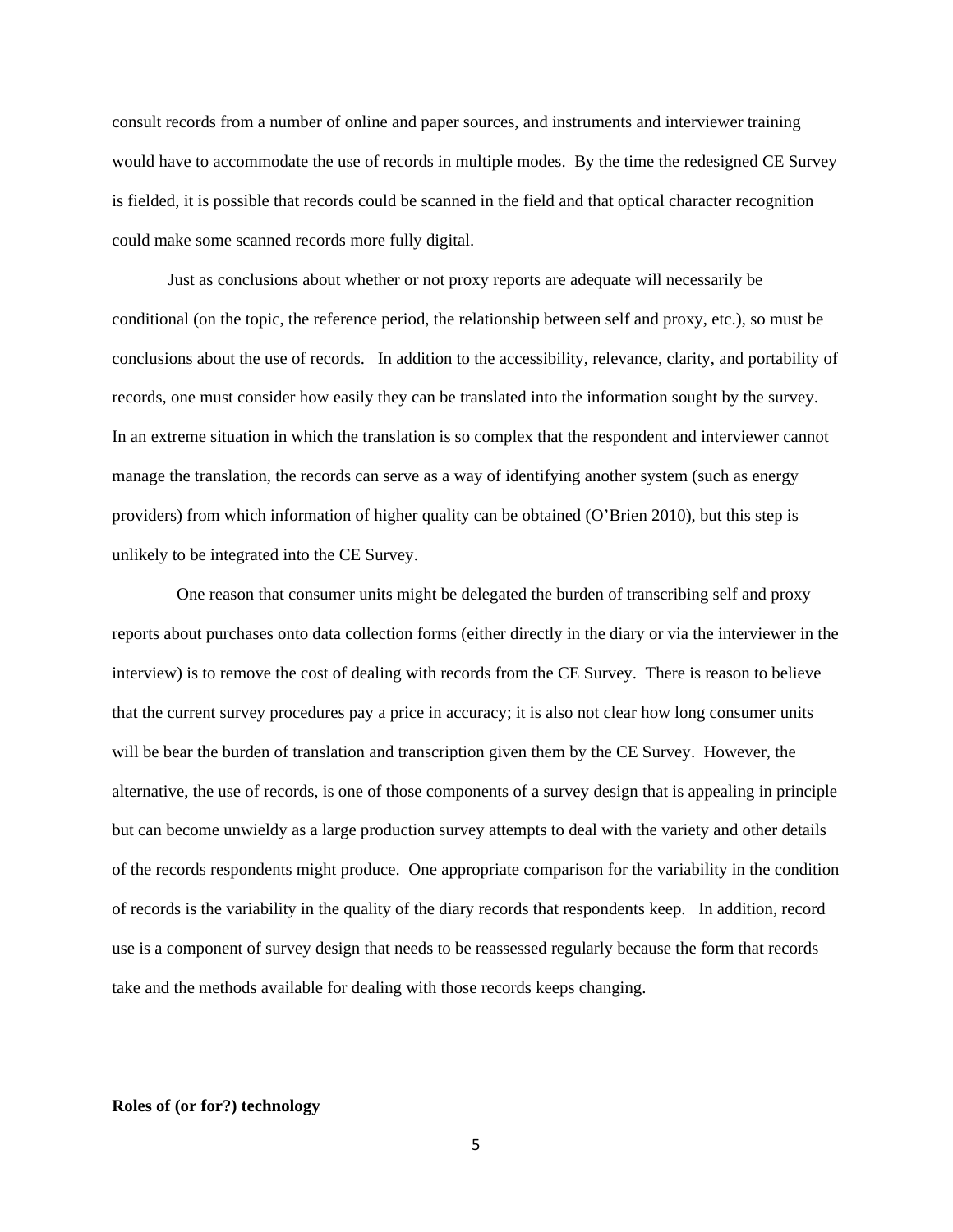One of the challenges in redesigning the CE Survey is envisioning the state of technology at the time the redesigned survey enters the field. Some changes seem particularly important because of their implications for how respondents can be contacted, where their records might reside, and how diaries or other reports will be collected. Examples of changes that could be important for the CE Survey include reduced frequency of landlines and substitution of increasingly powerful smartphones (capable of making digital audio and digital visual records) for laptops and desktop computers. Implications of these changes for the CE Survey include:

- 1. Contacts with respondents become both less expensive and less intrusive. For example, automatically generated text messages could remind respondents to keep receipts or record purchases for which they do not have receipts, either at regular or random intervals. Such text reminders, even though they are as impersonal as a robocall with a digital voice, may not be experienced as impersonal (and irritating) in the same way, because an automatic text message would betray its non-human origins in fewer ways than would a digitized voice. Similarly, email with links to web-based diaries and recording forms could result in more contemporaneous reporting for some consumer units.
- 2. Consumer units could be encouraged to track purchases using technology in flexible and varied ways. For some respondents the record of a purchase could be an audio memo on a phone (which some future reliable voice recognition software could reformat as text), a photograph of a receipt (possibly with a camera provided by the study), or an entry in a web-based diary made from a smartphone at the time of purchase that could supplement (or substitute for) a paper diary kept at home.
- 3. Methods for reporting information about purchases for the CE Survey could also be tailored to the consumer unit's technology, substituting for current paper technology. For consumer units with appropriate equipment and access, web-based diaries or data collection forms could be developed to support the use of records and the concurrent recording of expenditure information for both the CE Interview and CE Diary.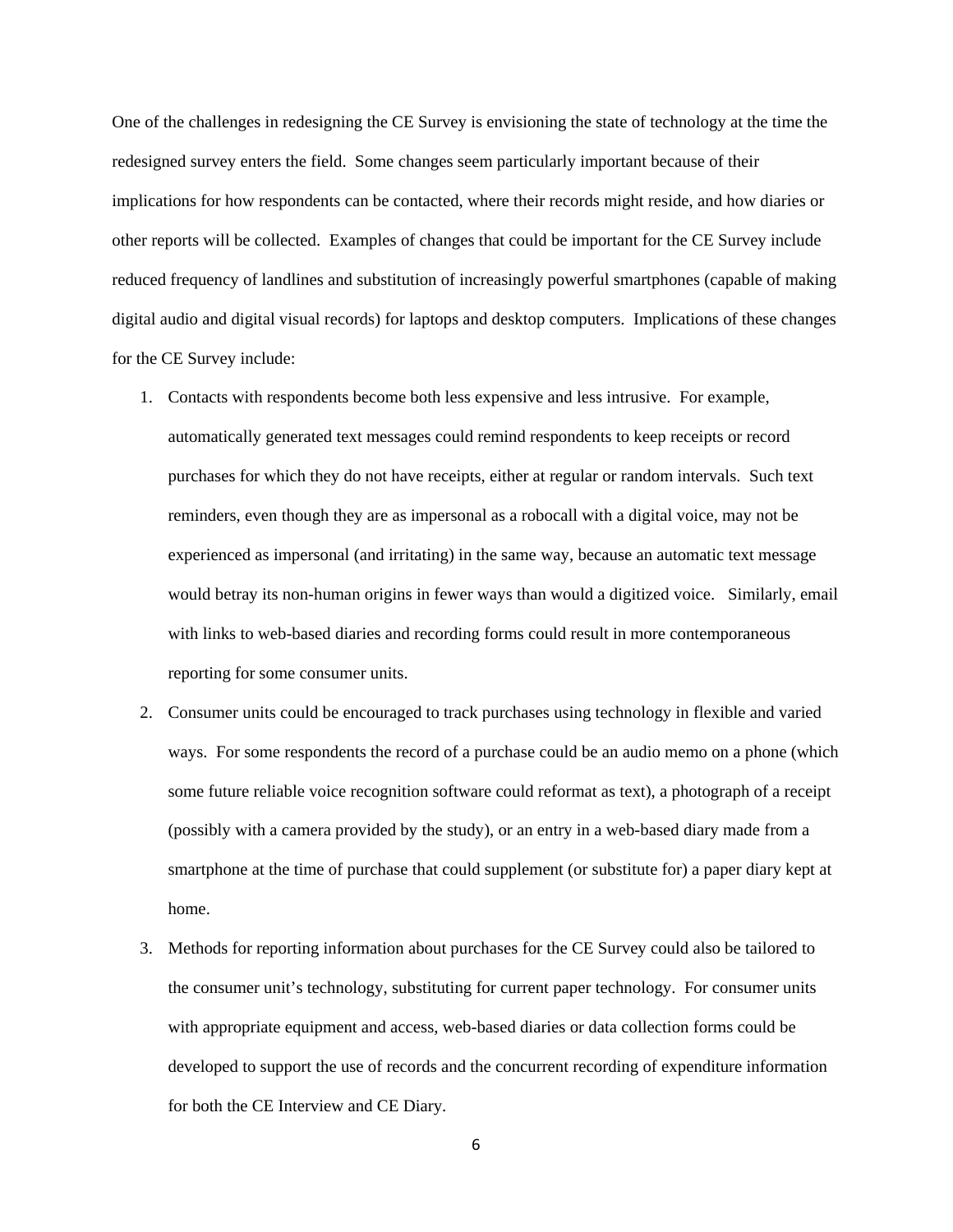4. Collection of (supplementary) documentation of expenditures could be digitized. Records of respondents that could not be turned over (or e-mailed) to the interviewer might be scanned in the field (for both the CE Interview and CE Diary).

#### **Segmentation of respondents and differentiation in field approaches**

Regardless of whether a redesigned CE Survey relies more on records than the current design, persists in using proxy reports, or adopts an individual diary model, implementation will probably need to segment consumer units with respect to their composition, likely patterns of expenditures, and their technological profile. For some types of events (in this case, some types of expenditures), the relationship between the proxy and the person reported about (e.g., the relationship of spouse or of parent and child) serves as a proxy for some of these features of events that facilitate agreement between self and proxy reports.

 In consumer units with only a single adult (some portion of 44% of consumer units are "single person and other consumer units") proxy reporting is not an issue (see Bureau of Labor Statistics 2009, Table 59). In consumer units with only husband and wife (22% of consumer units plus presumably those among the "other consumer units" in which there are only two adult partners), a single Main Record Collector might shoulder the burden of assembling the records needed for the CE Interview or the receipts needed for the CE Diary. Using a single Main Record Collector for these consumer units could result in little loss of data quality as compared to a design in which there was a Main Record Collector and an Individual Record Collector (Kojetin and Jerstad 1997; Edgar et al. 2006). In the remaining (approximately 30% of) consumer units with children over 6, the test of augmenting a Main Diary Keeper with Individual Diaries for consumer units with older children, suggests that using this approach is likely to improve the quality of reporting (Edgar et al. 2006).

 A second type of segmentation with potential to improve data quality is segmentation based on likely spending patterns. Research would be needed to develop models to predict likely spending patterns based on information provided at the initial interview. Such information could be used to target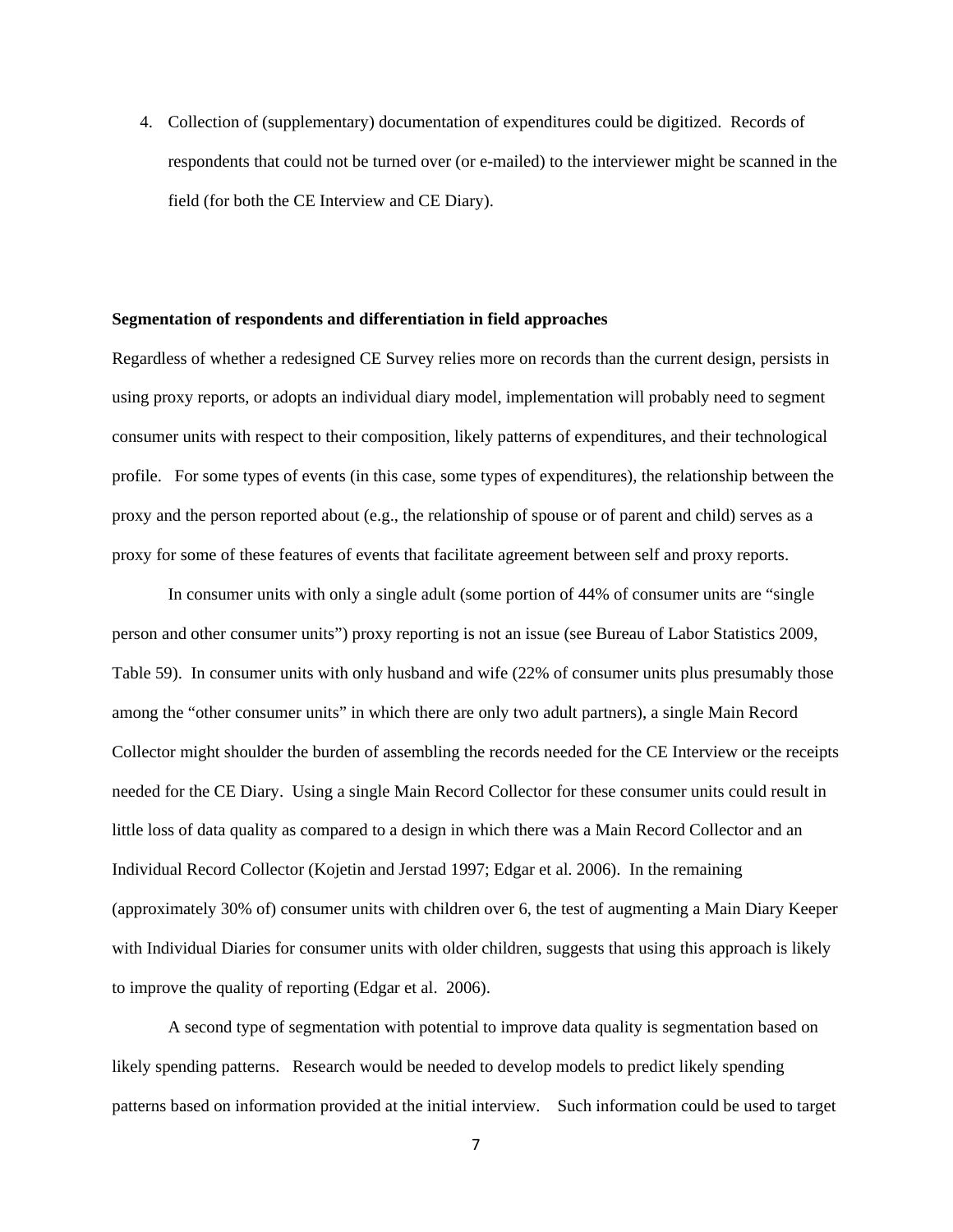follow-up (such as text or email reminders) aimed at most frequent expenditures, expenditures most likely to be overlooked, or consumer units most likely to need reminding.

 A third potentially useful segmentation is based on the technologies used by the consumer unit, an inventory of which would be taken in the first interview and include all potential record collectors and reporters. Although some consumer units will continue to require paper, that number will rapidly decline – and at some point it will become cheaper to provide such consumer units with devices for responding than to maintain a paper data collection stream.

Although segmenting consumer units in various ways and tailoring approaches based on this segmentation requires substantial changes in design, it can be dismissed only if one calculates that consumer units will continue to accept current levels of burden, levels that will soon begin to appear even more burdensome as consumer units become less acclimated to working with paper and perceive it as clumsy.

## **Research in support of redesign**

The proposals put forward above are, obviously, sketchy and superficial; some are easy to dismiss (and some probably deserve that fate). But redesigning the CE Survey would seem to require at an early phase background research of several kinds using in-depth field studies:

- 1. Describing the technology profile of consumer units of different compositions and income levels. In addition to describing hardware and software, such a profile would examine how consumer units use technology – smartphones, laptops, and desktops -- in their spending at home, work, and while traveling.
- 2. Complementary studies of what consumer units buy where, and where expenditures can be tracked. Such studies would document what types of purchases are bought or paid for over the web using the technologies just mentioned; what bills consumer units pay electronically; what payments are made automatically; how debit cards are used; what payments are reimbursed by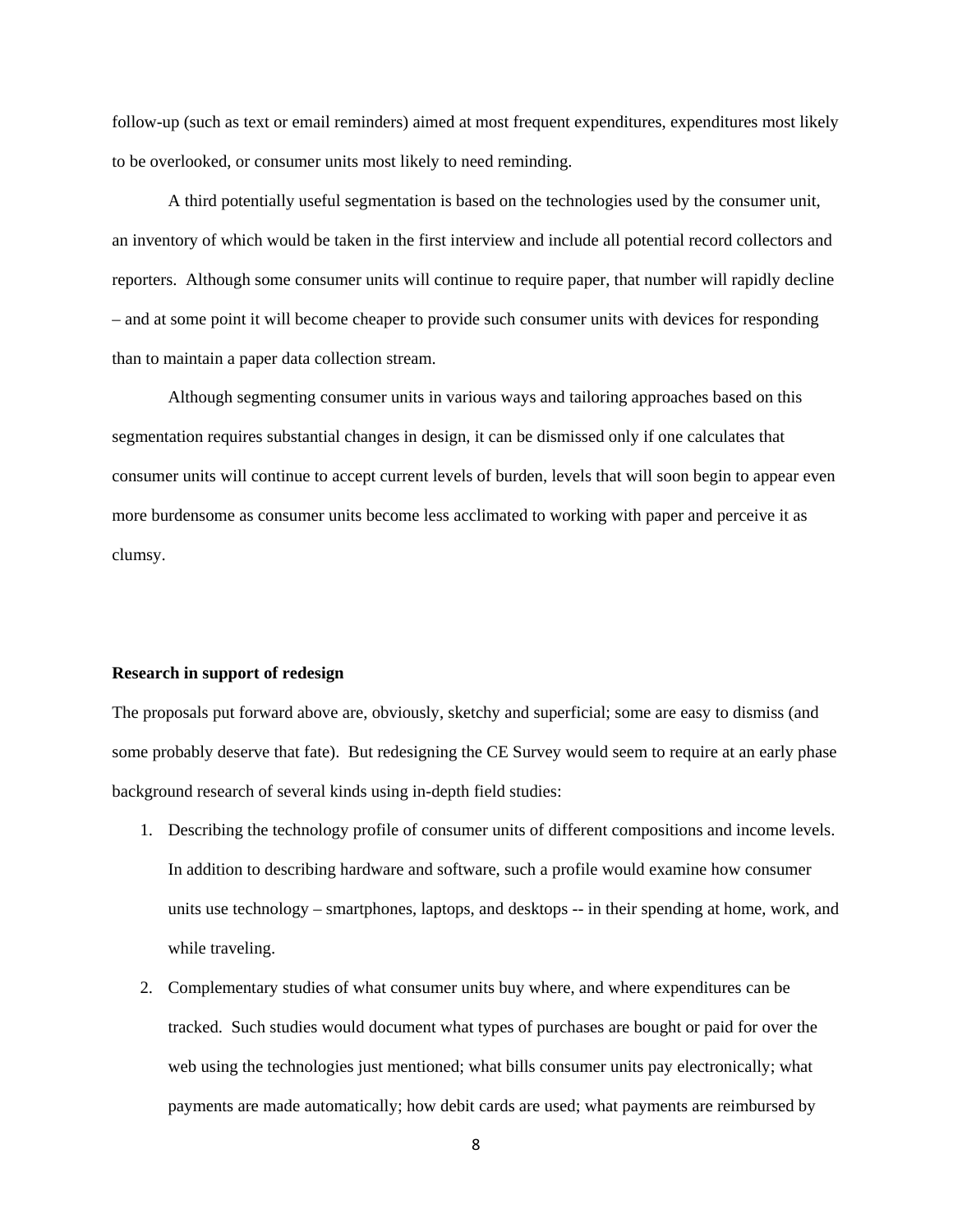reimbursement accounts or insurance. In addition, field studies would explore where records of those transactions reside: what information is download into account management software; whether credit card, utility, and other bills are on paper, in e-mail, or scattered over vendors' websites.

3. Studies of receipts and records of expenditures. One daunting aspect of contemplating a greater reliance on records is the variety of forms records can take, the challenges that interviewers might face interpreting them, and the problems of turning those receipts into survey records. The goal of these field studies would be to collect records from a sample of consumer units to investigate how the CE survey could manage and code them.

Additional research with the existing CE Interview and CE Diary data that could inform a redesign include examining how records are currently used in the survey and by which consumer units. In addition, several types of profiles of consumer units that seem promising could be developed and tested, particularly characterizing consumer units with different patterns of item nonresponse and with different patterns of expenditure. One goal would be to predict which consumer units might need more extensive support to provide data, so that interviewing resources are deployed where they are likely to do the most good. Currently field organizations are attempting to develop and apply models that predict the likelihood of participation in order to guide the investment of scarce field resources where they are most likely to be effective; in an effort as massive and demanding as the CE Survey, such an approach could be extended to guide and tailor the application of such interviewing resources as reminders, personal telephone calls, visits from the interviewer, additional training for respondents, specialized instruments, and such.

# **Research about proxy reporting**

If the redesign effort continues in a more traditional direction, and further studies of proxy reporters are seen as desirable, supporting studies should, if possible, move beyond using someone who reports for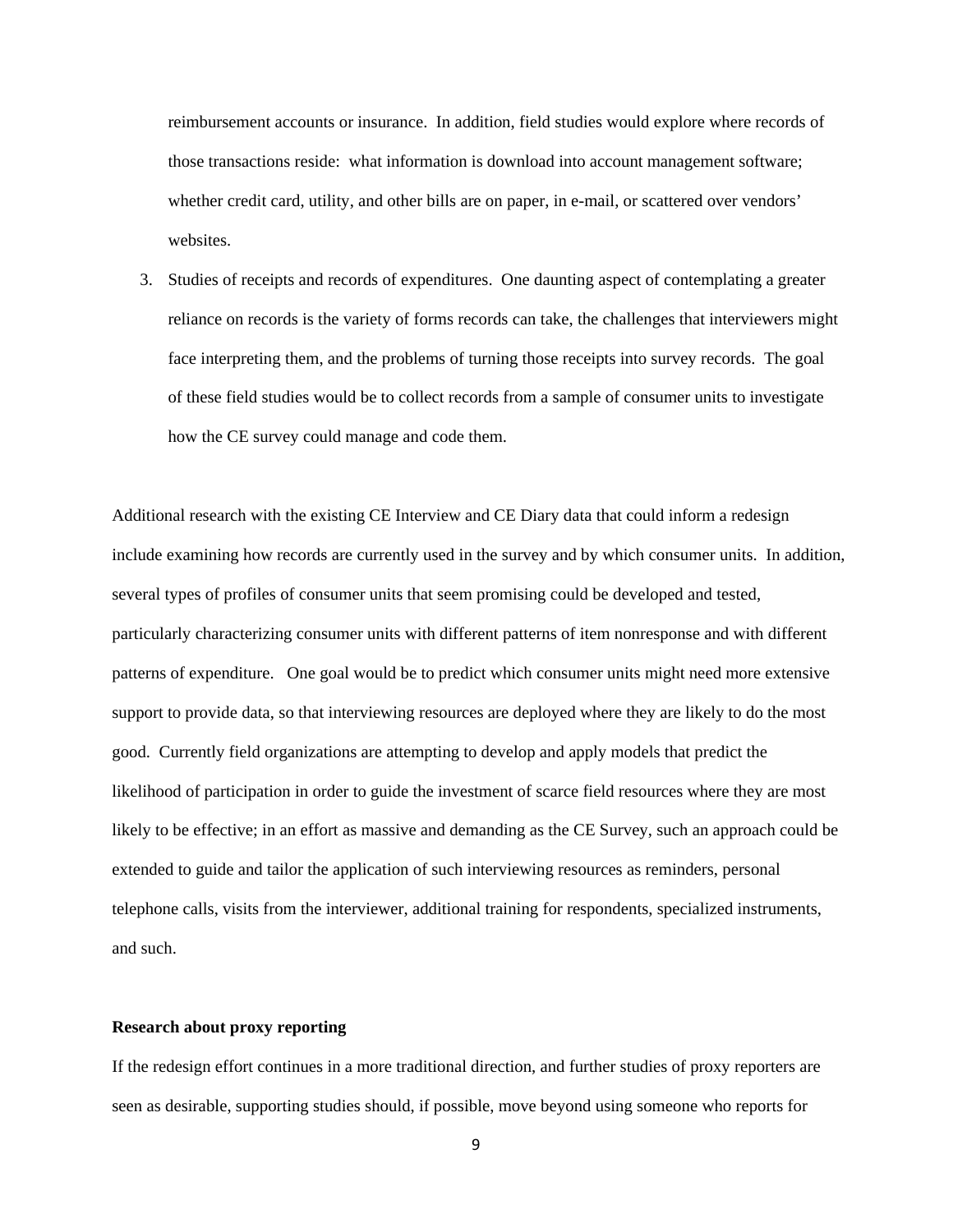themselves as the criterion and to consider variable response errors as well as bias. In addition to such criterion-based studies, self and proxy reporters can be compared with respect to the types and number of items reported, the level of detail at which items are reported, level of spending reported, proportion of items reported that need editing, as well as the use of records. Although recent studies of proxy reporting consider the relationship of the proxy to the events being reported about, examinations of the accuracy of "proxy" reporters also need to consider important features of how a proxy is embedded in the overall survey design, which affects how well a proxy reporter performs. These include:

- 1. What is being recalled: Proxy reporting about expenditures is different from proxy reporting about health conditions or participation in the labor market, and proxy reporting may be more adequate for some types of expenditures than for others (see for example, Kojetin and Jerstad (1997)). In part, this is because the relationship of a proxy to an event varies depending on the event, as already noted. But it is also because some events (for example, some purchases) are associated with a collectivity (e.g., a family car), while other events are associated only with the individual (e.g., buying a new scarf). Some purchases may be individual in the sense that they are made by a person or made with that person's "own" funds. Some purchases may be made on behalf of the consumer unit or with shared resources.
- 2. The length of the reference period. For example, over three months, proxies may have more opportunity to observe (or to forget about) items that have been purchased than they do in a week.
- 3. The details of the task and the medium for reporting. As already suggested, proxy reporting for a three-month recall period is different from proxy reporting for two one-week diaries; this may partly be because the events asked about using a three-month recall period are different from those asked about in one-week diaries. But it may also be that details of the survey design, such as reminder calls from an interviewer, have different implications for self and proxy reports.

# **Conclusion**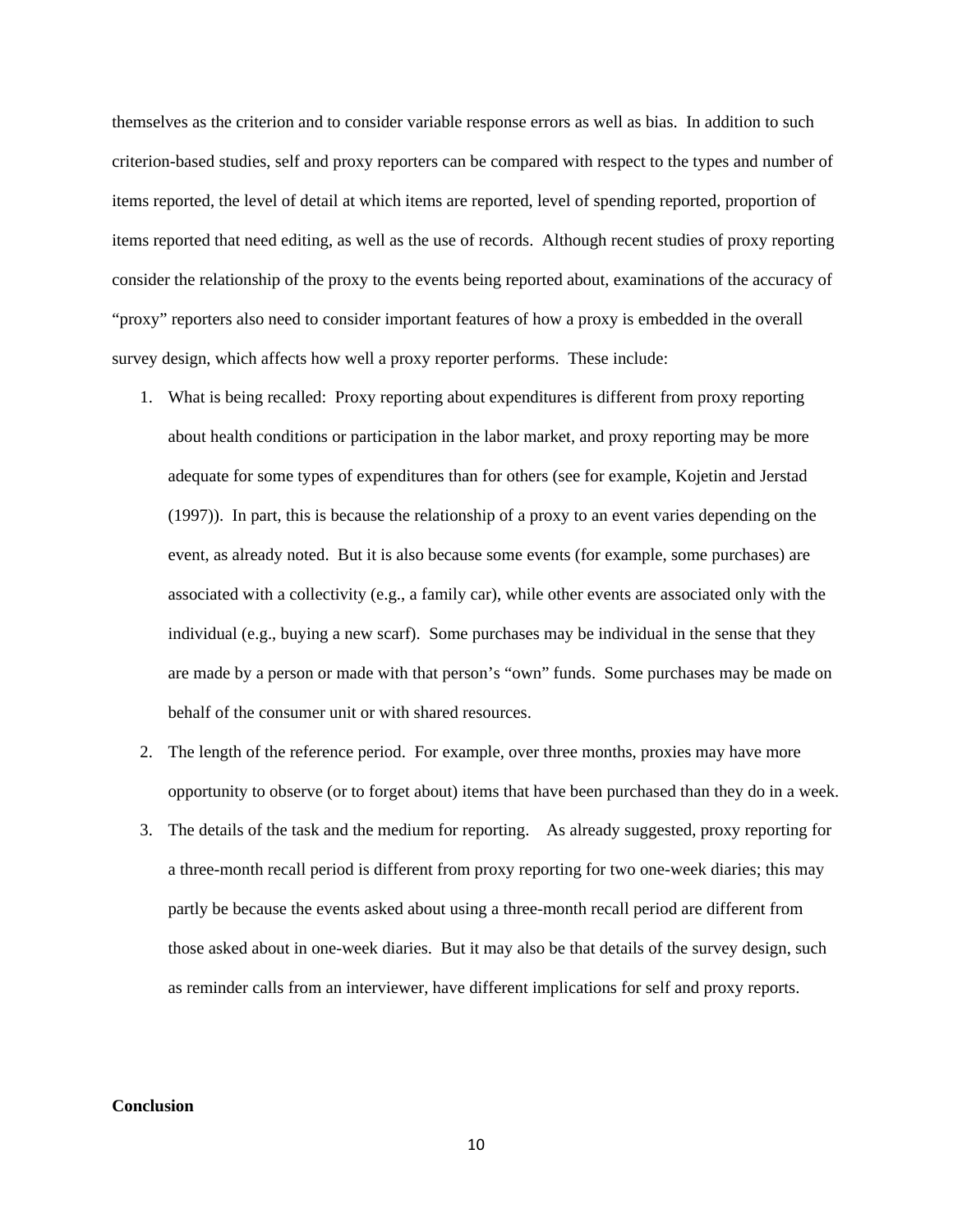Although the assignment for this discussion was proxy reporting, the available literature suggests several conclusions that required expanding the discussion:

- 1. A comparison between proxy reporters and self reports is a weak starting point for assessing the advantages and disadvantages of proxy reporters. Self reports may be the criterion available in most research designs, but that criterion will overestimate the success of proxy report, and distract attention from simultaneously considering the impact of errors in self reports.
- 2. The existing literature is of limited use because the quality of proxy reports cannot be generalized from one domain to another. The literature suggests that the quality of proxy reports about expenditures appears to be poor.
- 3. The ways in which consumer units spend have become more varied, and records that store the information sought by the CE Survey have become more detailed and potentially useful for data collection.
- 4. The technologies available for collecting and recording consumer purchases have expanded since the CE Survey was designed and that expansion will only continue.
- 5. The population's tolerance of burden can be expected to continue to decrease, and considerations of both nonresponse and response error require designing for reduced burden.
- 6. In evaluating the contributions of proxy reporting or increased reliance on records an attempt should be made to consider total survey error, in particular variable and fixed response error and item nonresponse in addition to unit nonresponse and sampling error. Obviously, precise estimates of all these sources of error cannot be made. Nevertheless, discussions should make an effort to consider the likely order of magnitude of all these sources of errors, so that decisions about one element in the survey design, such as proxy reports, are placed in context.